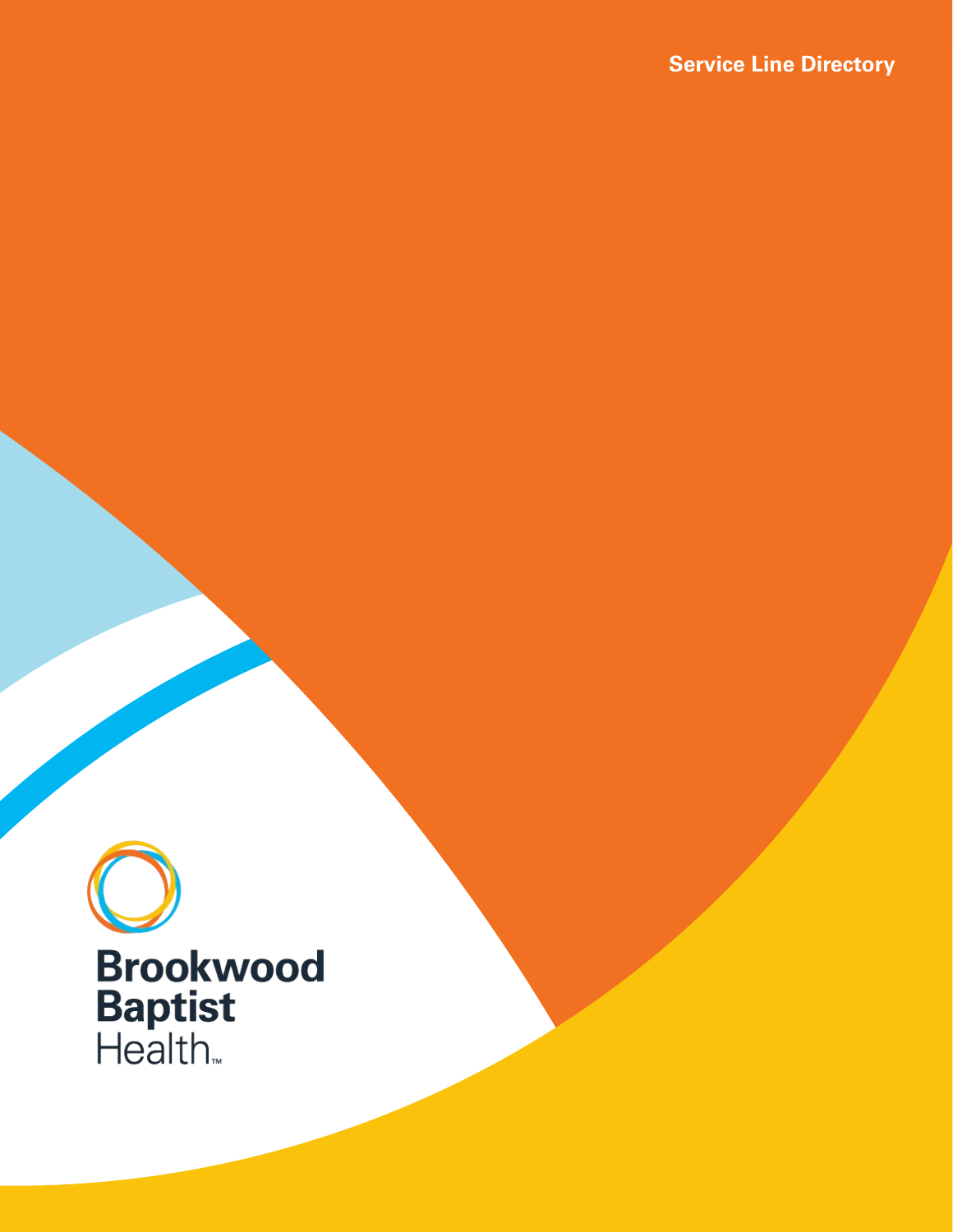# **Brookwood Baptist Medical Center**

#### **Cardiovascular**

- **Adult ECMO Services**
- **Cardiology: Stress Testing, EKG**
- **Cardiovascular Catheterization**
- **Coronary Angioplasty**
- **Coronary / Peripheral Intervention**
- **Echocardiology, TEE, Stress Echo**
- **Electrophysiology Services**
- Neuroangiography bi-plane system
- **Open-Heart Surgery**
- **Part Peripheral Vascular Diagnostic Intervention & Surgery**
- **Structural Heart Services and Procedures**
- **Valve Clinic**
- **Vein Center**

#### **Emergency Care**

- **24-Hour Emergency Services**
- **24-Hour Freestanding Emergency Room**
- **Primary Stroke Center**

#### **Gastroenterology**

- Colonoscopy
- **EGD** (Esophagogastroduodenoscopy)
- **Endoscopy Services**
- **Endoscopic US**
- **ERCP** (Endoscopic Retrograde Cholangiopancreatography)
- **HALO**
- **TIPS (Transjugular Intrahepatic Portosystemic Shunt)**

#### **Neurosciences**

- **EEG** (Electroencephalogram)
- **General Neurosurgery**
- **Neurological Services**
- **Neurosurgery/Endovascular**

## **Oncology**

- **Commission on Cancer Accreditation**
- **Cyberknife (stereostatic radiosurgery)**
- Genetic Counseling
- **Gynecologic Oncology**
- **Lung Cancer Screening**
- Nurse Navigation
- Resource Navigation and Survivorship

#### **Orthopedic**

- **Anterior Approach (HANA Table) Total Hip Replacement**
- **Arthroscopic Surgery**
- **Minimally Invasive Total Hip/Knee replacement**
- **Corthopedic Surgical Spine Program**
- Sports Medicine

## **Pulmonary**

- **Bronchoscopy**
- **Electromagnetic Navigation Bronchoscopy (ENB)**
- **Pulmonary Function Studies**

## **Psychiatry**

- **Adult Treatment**
- **Geriatric Treatment**
- **Coutpatient Programs**

**Emergency Care**  24-Hour Emergency Services

# **Radiology/Medicine Imaging**

- Cardiac CTA
- **Computer Tomography (CT) Scanner**
- **General Radiology**
- **Interventional Radiology**
- **Low Dose CT Lung Cancer Screening**
- **Magnetic Resonance Imaging (MRI)**
- **Nuclear Medicine**
- $\blacksquare$  PFT CT
- **Ultrasound**

**Neurosciences EEG** (Electroencephalogram)

**Lung Cancer Screening** 

**Corthopedic Surgical Spine Program** 

**Orthopedic Arthroscopic Surgery** 

**Psychiatry Geriatric Treatment** 

Cardiac CTA

**General Radiology** 

**Nuclear Medicine Ultrasound** 

#### **Rehabilitation Therapies**

- **Acute Rehabilitation Inpatient Services**
- **Inpatient Rehabilitation Facility Services**

#### **Surgical Services**

- **Comprehensive Bariatrics Center**
- Robotic-Assisted Technology (da Vinci System)
- Selected Weight Loss Procedure

**Other Services Home Health Hospice** 

**Respiratory Services** Sleep Disorders/Medicine **Workforce Wellness** 

DEXA Scan

**Pastoral Care** 

**Cardiology: Stress Testing, EKG Certified Chest Pain Center (CPC) Echocardiology, TEE, Stress Echo** 

- **Adult ECMO Services**
- **Cardiology: Stress Testing, EKG**
- **Cardiovascular Catheterization**
- **Certified Chest Pain Center (CPC)**
- **Coronary Angioplasty**
- **Coronary / Peripheral Intervention**
- **Echocardiology, TEE, Stress Echo**
- **Electrophysiology Services**
- Neuroangiography bi-plane system
- **Copen-Heart Surgery**
- **Peripheral Vascular Diagnostic Intervention & Surgery**
- **Structural Heart Services and Procedures**
- **Valve Clinic**
- **Vein Center**

#### **Urology**

**Urology Services** 

## **Mother & Newborn Care**

- **Antepartum Testing**
- **Childbirth and Breastfeeding Education**
- **High Risk OB Unit and Maternal Fetal Medicine**
- **Labor, Delivery, and Recovery Rooms**
- **Lactation Consultants**
- **Neonatal Intensive Care Unit (Level III)**
- **Newborn Cord Blood Donation Site**
- **Tubs for Early Water Labor**

## **Women's Care**

- **3D Mammography**
- **Breast Cancer Screening/Digital Mammograms**
- DEXA Scan
- Reproductive Endocrinology & Infertility Specialist Services
- **U**rogynecology
- **Nomen's Diagnostic Services**

#### **Wound Care**

- **Amputation Prevention**
- **Hyperbaric Medicine**
- **Outpatient Wound Management Services**

#### **Other Services**

- **Home Health**
- **Hospice**
- **Coutpatient Infusion Therapy**

Sleep Disorders/Medicine **Norkforce Wellness** 

- **Palliative Care**
- **Pastoral Care**
- **Primary and Specialty Care Centers Respiratory Services**

**Citizens Baptist Medical Center** 

**ERCP (Endoscopic Retrograde Cholangiopancreatography)** 

**Cardiovascular** 

**Gastroenterology** 

**Endoscopy Services** 

**Oncology** 

**Pulmonary** 

**Radiology/Medicine Imaging** 

Computer Tomography (CT) Scanner

**Low Dose CT Lung Cancer Screening Magnetic Resonance Imaging (MRI)** 

**Rehabilitation Therapies** 

**Women's Diagnostic Services** 

**Coutpatient Infusion Therapy** 

**Primary and Specialty Care Centers** 

**Outpatient Rehabiliation Services (PT, OT, ST)** 

**Breast Cancer Screening/Digital Mammograms** 

**Pulmonary Function Studies** 

**EGD (Esophagogastroduodenoscopy)** 

Colonoscopy

**Women's Care** 

# **Princeton Baptist Medical Center**

#### **Cardiovascular**

#### **Emergency Care**

- 24-Hour Emergency Services
- **Primary Stroke Center**

## **Gastroenterology**

- Colonoscopy
- **EGD (Esophagogastroduodenoscopy)**
- **Endoscopy Services**
- **ERCP (Endoscopic Retrograde Cholangiopancreatography)**
- **TIPS (Transjugular Intrahepatic Portosystemic Shunt)**

#### **Neurosciences**

- EEG (Electroencephalogram)
- **General Neurosurgery**
- **Neurological Services**

## **Oncology**

- **Commission on Cancer Accreditation**
- **Lung Cancer Screening**
- **NAPBC**\* Accreditation
- **Nurse Navigation**
- Resource Navigation and Survivorship
- **TrueBeam (stereotactic radiosurgery)**

# **Orthopedic**

- **Anterior Approach (HANA Table) Total Hip Replacement**
- **Arthroscopic Surgery**
- **Minimally Invasive Total Hip/Knee replacement**
- **Corthopedic Surgical Spine Program**
- Sports Medicine

#### **Pulmonary**

- **Bronchoscopy**
- **Endobronchial Ultrasound (EBUS)**
- **Electromagnetic Navigation Bronchoscopy (ENB)**
- **Pulmonary Function Studies**

## **Psychiatry**

**Geriatric Treatment**